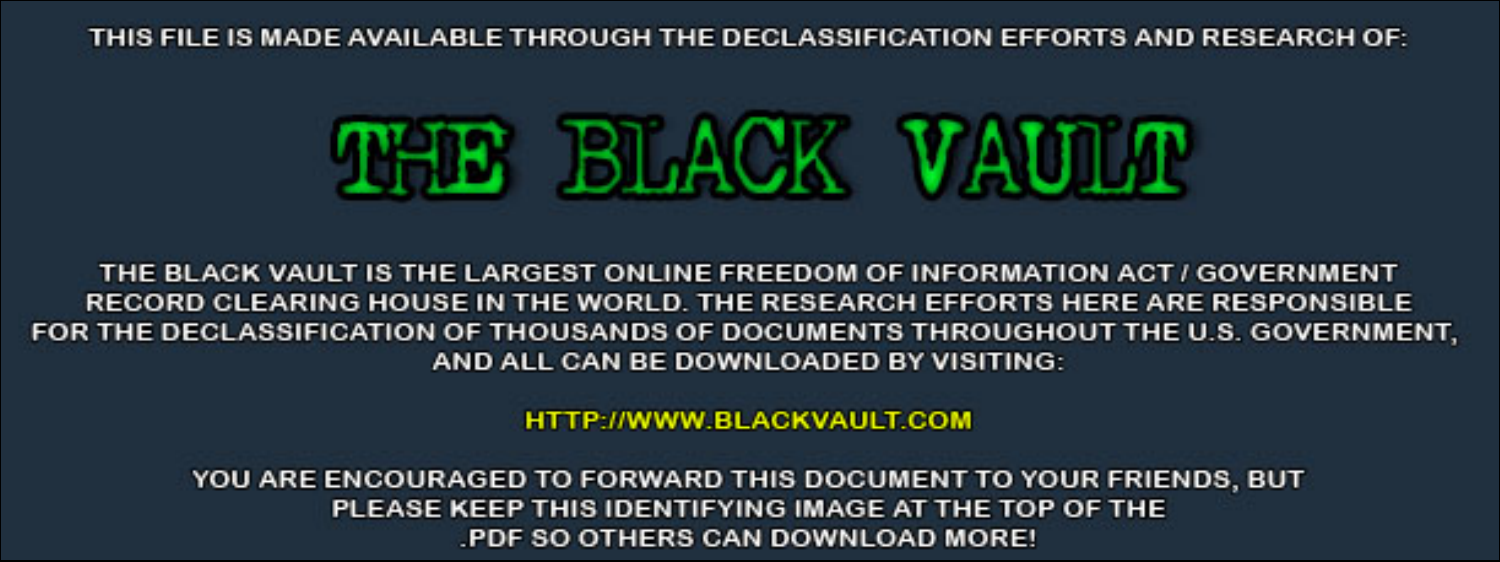C00621628

*0* 

.. . .

tudies in Intelligence UNCLASSIFIED

# *Critical Issues Seminar* **[bl[SI** .. **[SI** .. **And the Truth Shall Keep You Free: Recollections by the First Deputy Director for Science and Technology**

*Albert 0. Wheelon* 

*66* . ... **'We must know what we** ' **are up against so that we** *can* **focus efforts** *in* environment and **the** opportunities **that direC&n\* Only by SO doing** *can* **we survive** *&e*  is now. . **Cold War."** 

*99* 

**Ediroir** *Note: Dr. Afbcrt D. Whrrlon*  made the following remarks at a sympo $r$ *ium at CIA Headquarters on was one of tbe ryenpl associated with bir being honondas tbe 1994 recipient of the R. V. Jones Intelligence Award.* 12. December 1994. The symposium . . . . Dick Helms was appointed head of ... .

I *un* going **to** comment.about **the chat I** ficed when I **came** here **on**  1 June **1962.** You may **not** believe **it,**  but *it* was a lot wosc then than it

The CIA **was** in a shambles in **1961.**  A group of Cubans **had stormed**  ashore in Cuba that spring with **disas**trous results for themselves, for the **Agency;** and for John Kennedy's presidency and **for** his conscience. Kennedy **was** angry with **the Agency,**  with himsclf, and with **others.** Allen Dullcs **was the** Dircccor. **Pree** Cabell, a four-scar Air **Force general with** a distinguished **war** record, **was** his deputy. Dick Bissell **was** in charge of che Clandestine Service and **&e**  reconnaissance activities that **the Agency** had pioneered. **These** three men were forced **to** resign.

**Agaht chat** background, John McCone **was** brought back into **gov**ernment service **to** had **che CIA.** He enjoyed great independence due to his wealth. an independence **chat**  Kcnncdy understood and respected. He **was** a Republican in a Democratic administration, **as** were **McGeorge** Bundy and **Roben**  McNamara. **He was 20** years older than most of **the** people around

Kennedy, but **they** respected his abilicy and keen intelligence.

the Clandestine Service. The question was-what would happen **to** the important **CIA** reconnaissance pro**grams** that wete under **way?** There were some people in the Department of Defense who **thought** these pro**grams** ought **to** move **to the**  Pentagon.

There **was** a group of people, however, who **were** ourside **the Agency**  and were influential private citizens: Jams Killian, **who was** President of **MIT** and had been President Eisenhower's science adviser. was **the first**  head of **the** President's Foreign **Intel**ligence Advisory Board, and **was**  really the leader of **this** group. Edwin 'Din" Land, **who** had invented **the**  Polaroid **camera** and **was the** founder and Chairman of Polaroid, **was one**  of **chis** group. Jimmy Doolitrle, a **flyer** and a **fine** aeronautical engineer and my fishing companion, **was one**  of **this** group. **James** Baker, a **tcle**scope designer at Harvard University. **was** one **of this** group. William **Baker,** who **was** to be eventually President of Bell Laboratories, **was one** of this group. **Jerome Weis**ner **was** professor of elecuical engineering and one **of** my **mentors**  when I **was** at MIT-as **was** Killian. **Weisner was** now Kennedy's science adviser and later became President of MIT. And there **were others.** This group spent a **great** deal **of** heir time and influence **trying to makc the**  intelligence **system** work **more** 

**APPROVED FOR RELEASE DATE: MAR 2002** DATE: MAR 2002<br>UNCLASSIFIED



**SECBET** 

**[bllll** 

**T**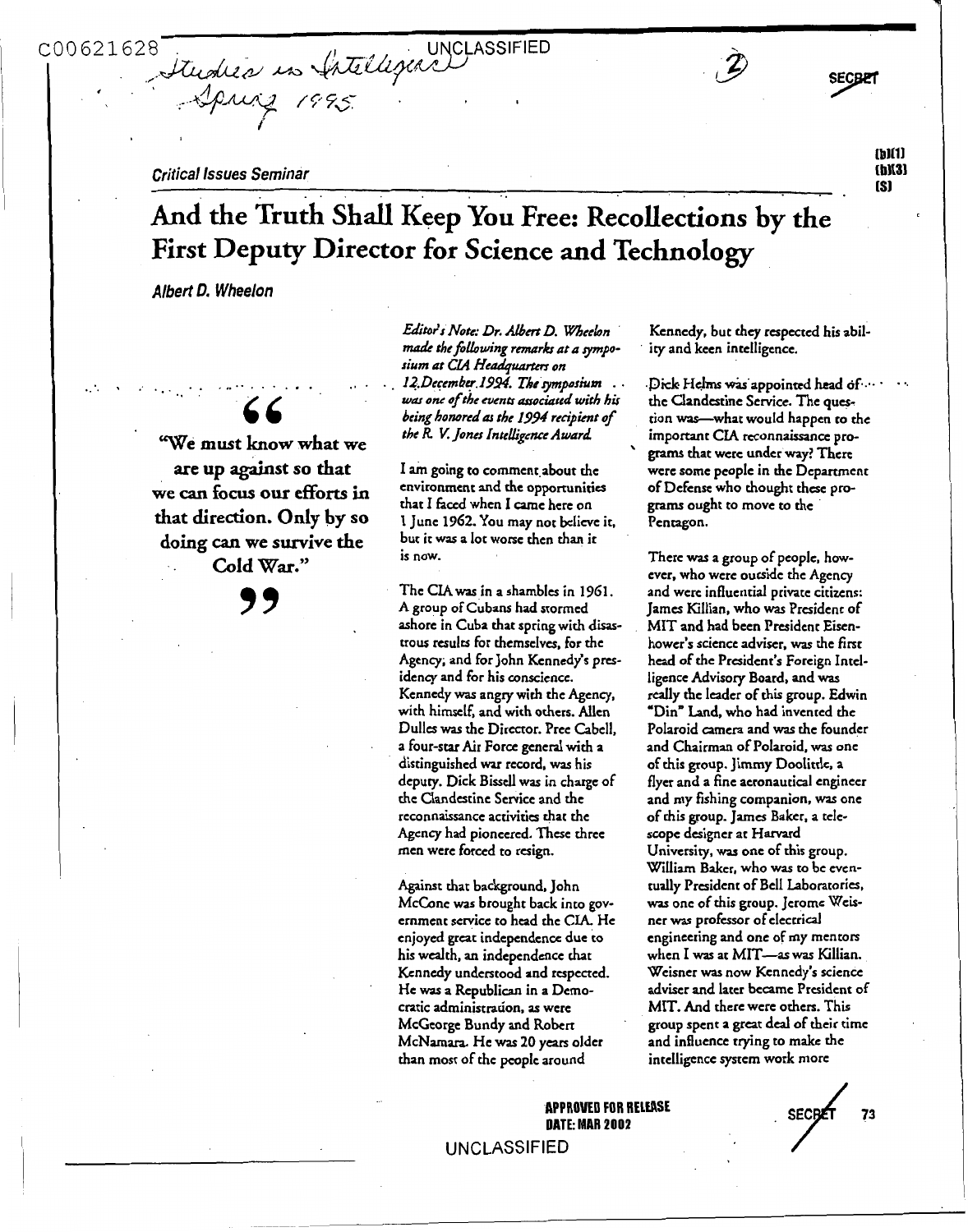فالمحادث وزار Recollections

effectively. They were listened to by both Eisenhower and Kennedy.

This group **was** bound together by a conviction-a conviction that *inteffigence* **is** *the most highly heraged component of national* **security.** Din Land explained it **to** me this **way**  "We simply cannot afford to defend against all possible threats. "We must know what we are up against **so** that we can focus our efforts in that direction. Only by *so* doing can we survive the Cold War." I agreed with Land.

The Killian group saw the importance and significance of technology for intelligence. This group had urged Eisenhower to proceed with the **U-2** program. This group had supported Bissell on beginning the Oxcart Mach-3 airplane, now known **as** the SR-71. They went to Kennedy in the wake of the Bay of Pigs with a plea to enhance-not disband-the technical capabilities of the CIA. They were mindful of the **CIA'S**  extraordinary achievement in bringing the U-2 to operation in about  $of  $CA$$ one year with reserve funds and strong support from the Air Force. Great difficulty had been experienced in the Air **Force Samos** program. This group had urged that the KH-4 system be started **as** a joint project with the Air Force. The Killian group wanted to institutionalize the partnership between the CIA and the Air Forcea dream that eventually became the National Reconnaissance Office (NRO). They wanted to blend the Air Force's resources and experience with the developmental swiftness and security alertness of CIA. They **also** valued the **CIA'S** focus on the single task of gathering intelligence,

It **was** in this climate that McCone sought to strengthen the Agency's technical collection and analysis Capabilities. I was brought to the Agency to replace Pete Scoville **as** Director of the Office of Scientific Intelligence in June *1962.* I agreed to take this job because I agreed with Land that *this* **is** *the most highly beraged compo* $n$ ent of national *security*. And so I Came to the Agency in *1962* at age 33.

 $\mathcal{L}^{\mathcal{L}}$ 

Not everyone shared the Killian dream. Robert McNamara and his deputy, Roswell Gilpatric, considered the existing arrangement that , evolved around Dick **Bkll and the**  Agency **as** untidy. **They** were consolidating defense space activities at a time when there **was** an unseemly competition among the Army, Navy, and Air **Force** for space projects. They wanted to consolidate all reconnaissance activities under the Air Force and sought to transfer these activities from the Agency to the Department of Defense. **They** imagined a possible role for the Agency in setting requirements, perhaps doing some **R&D,** and exploiting the photography (along with other organizations) when it **was** available.

Initially, McCone **was** beguiled by this **model.** He had developed a high regard for Air Force officers during his time **as** Under Secretary of the Air Force. He enjoyed a close personal relationship with Gilpatric and was inclined to follow his friendly suggestions. There **was,** however, considerable rivalry between John McCone and Bob McNamara. That rivalry **was** apressed in the *tug* of war over these reconnaissance activitics. Neither **was** willing to suffer defeat on this issue, and clean deci-

sions were not made often. Even though McGne **was** taken in by this Gilpatric model and the McNamara model, he still had **&is** mandate from Kennedy. He had Killian and Land and others pressuring him to build up the technical capabilities for collection and analysis at the Agency, not to tear them down. He was in a \*"quand&y dudngiiiy'firs *year* here at ' the Agency.

Pete Scoville **was** (he Deputy Director for Research (DDR). That **organizacion was** the'beginning of the Directorate of Science and Tech**nology (DS&T).** Scoville had been told that he would be responsible for all of the Agency's technical activities. He naturally assumed that the technical arm of the Clandestine Service **(DSD)** would be a part of the **DDR** But the Clandestine Service **was** unwilling to agree to this and McCone **was** unwilling to force it to do so. The Office of Scientific Intelligence **was** to **be** a part of the DDR, but a new DDI foughc successfully to keep it. Scoville **was** given **two**  activities. The fint **was** the fledgling Office of **ELINT** which provided a technical connection with NSA and the Clandestine Service's liaison activities with friendly governments. The second was a major operational activity-the Office of Special Activitics **(OSA).** 

**OSA** was the organization in the Clandestine Service that Bissell had used to develop and operate rccon**naissance** aircafi and satellites. In **1962** it **was** actively involved in trainoperational missions with the U-2 fleet-not over the Soviet Union in accord with Eisenhower's commitment, but regularly elsewhere in the ing, upgrading, and flying

**SECBP1**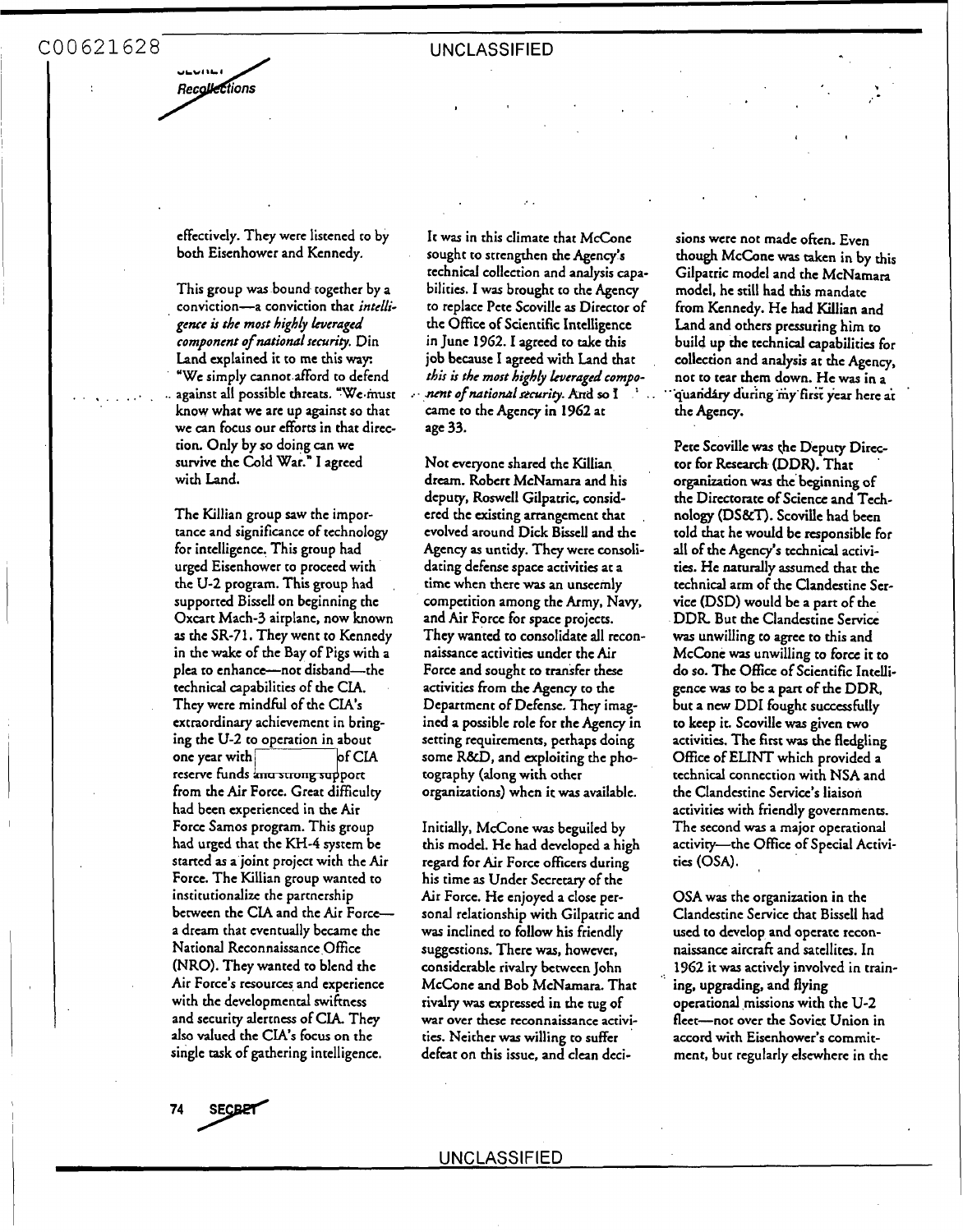COO621628 UNCLASSIFIED

. . .  $\mathcal{C}$ 

,

*66* 

**SECRET**<br>llections *Recollections* 

..

# world. *0%* **was just** beginning flight **tests** with the *Oxcart.* It **was** responsible for procuring, testing, and assembling the camera and filmrecovery payload for the KH-4 broad**area** search system in **a** joint venture with **the** Air **Force.** The Pentagon **wanted this robust** activiry. **They**  .chipped away at the Agency's pro*grams* and independence from Junc **1962** to June **1963.** About half-my through the year, McCone conceded<br>fiscal control of these programs to the Air **Force and** made a number **of**  other decisions chat undercut Scovillc Pete Scoville **was a** man **of**  considerable wealth and independence. He resigned in June **1963**  because he felt that he had **not** been

.. .

I **was** flattered beyond belief when I **was** asked **to** cake Scoville's place. I knew something of the problems **that** Pete had ficcd because he was my **good** friend and one of the pri*mary* **reasons** for my joining the Agency. I told McCone and Carter: 'well, there is **no** point in screwing another good light bulb into a socket that is shorted out. We had better find out what is wrong with this circuit." With their concurrence, I sought out Scovillc **on** Cape Cod. I spent a full day trying **to** understand what had gone wrong and what needed to be done **to** get the directorate back **on track.** Scoville was a man of **great** good will and **was** gracious **in** his comments. But he left **no**  doubt in my mind that anyone would fid **to** achieve the **lofcy goals**  of Killian and others unless **the**  ground rules were changed. I rcrurncd to Washington and gathered my thoughts.

supported internally or externally.

**I said that the only way to monitor the Soviet strategic capabilities was to use satellite reconnaissance. In essence, to use the sun's light to illuminate their kcilities and our cameras in space to take their** 

pictures.

I met with **McCane** *to* discuss these matters. I **repeated** Din Land's logic .about the importance of hard intclli**gene.** I noted that espionage in the **USSR was** exceedingly difficult. Whatever its successes, it could **not**  provide the broad range of answers that we needed. I noted that communications inrelligence **against the USSR was** helpful but eroding **as** the Soviets moved their traffic to landlines and microwave links. I said that **the** only way **to** monitor the Soviet stracegic capabilities **was** to use satellite reconnaissance. **In essence, to** use the **sun's** light to illuminatc their

I had **great** appreciation for the aircraft systems, particularly from **my**  involvement the previous **year** in the Cuban missile crisis. I had learned that airplanes can exploit breaks in the weather to'photograph prioricy cargets **in crisis** situations, whereas satellites have to contend with cloud cover over targets **of** interest and cannot de photographs **on** demand. (The large Soviet **ABM** radar in Siberia went undetected **for** ilmost **two**  years because of **ths** limitation.) We had the **U-2S** in service and the *Oxcart* coming **along.** But we also had Eisenhower's commitment **not** 

facilities and our **cameras** in space **to** 

**take** their pictures.

**to** overfly the **USSR** again. Even if we were **not so** constrained, I saw little possibiliry that we would be able **to** fly often enough over the **USSR**  to provide the broad-area, repeated coverage that we required.

This left the primary task to satellite reconnaissance with its ability to overfly large areas frequently without provocation. There were four problcms with the systems **hen** in operation **or** being planned First, **they** depended **on** physical recovery of the film capsules from orbit, and this meant that **the** coverage was **always at least 30 days** old. Second, the resolution **was not** *good* enough to do a high-confidence **search** for new activities. Third, the only program then operating successfully **was**  being progressively shifted **to** the DOD at Gilpatric's urging. Fourth, the Air Force's efforts in building such systems had **been** marked by repeated failure. The **Smos** program had been under way for a number of years, and there had been **one** tragic accident **after** another. We had exactly **2,000** feet of film for years and years of flying.

I made a simple case to McCone: 'Satellite reconnaissance is **too**  important to be turned over to a monopolist provider whose demonstrated capability is **so** weak The country needs competition-and the stimulus that it provides--here **more**  than anywhere else". The **CIA** under Bissell had demonstrated **iu** capability to do exciting, imporrant programs that produced **real** intelligence. I acknowledged that dual sourcing **was** inefficient, but I reminded him that the countryhad created a second nuclear design laboratory at Livermore when

**sEc& <sup>75</sup>**  $\frac{secpt}{2}$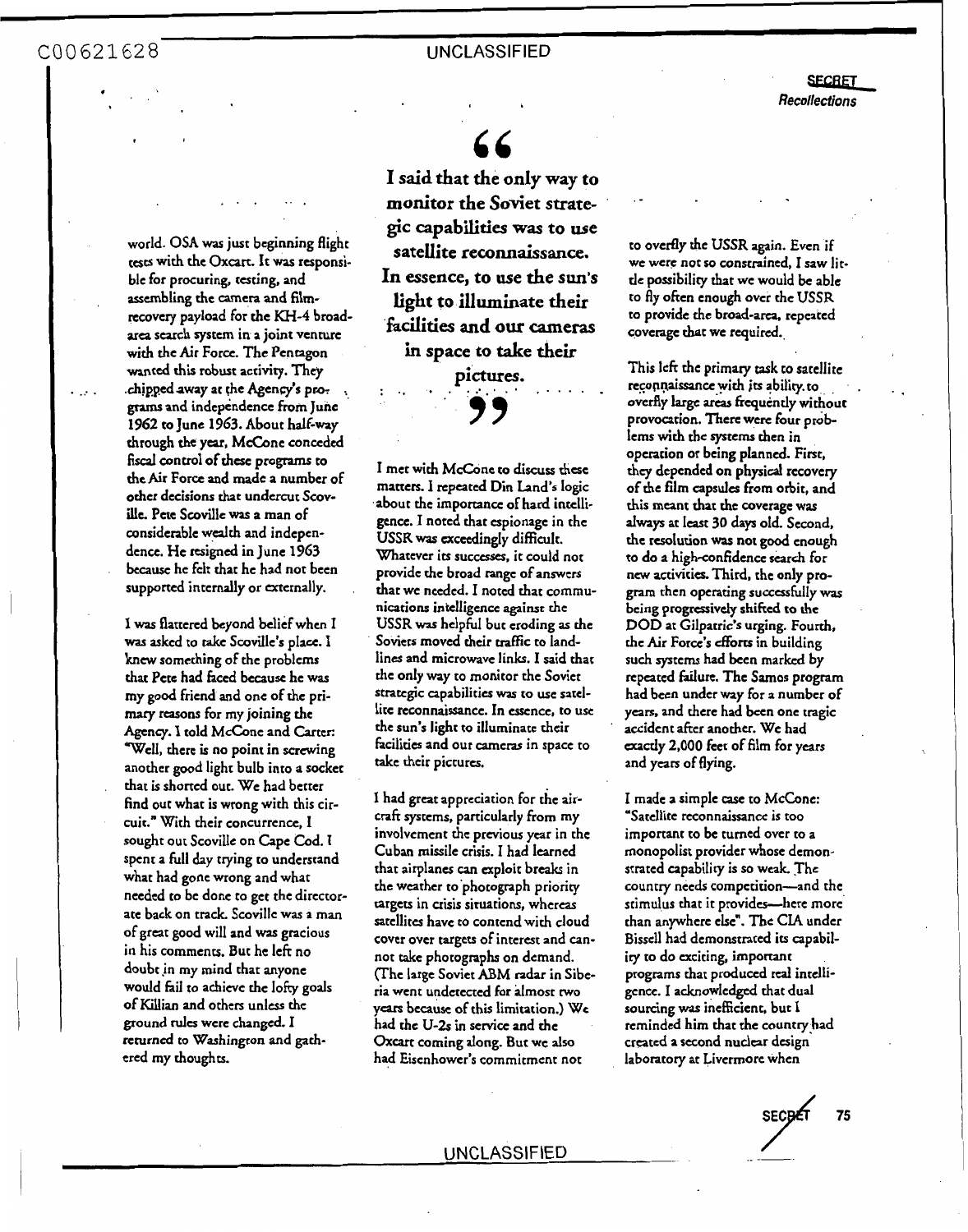# COO621628 UNCLASSIFIED<br>
Recollections<br>
Recollections

*Recollections* 

**Los** Alamos was stumbling. I been demanded by the Air Force and approved by John McCone when he **was** rcsponsible for the Atomic Energy Commission. With this, I rested my *case* and **lek** him to consider the matter. ' reminded him that this action had

.<br>McCone called me back later and said that **the** Agency should play a vigorous, equal role in satellite reconnaissance rather than **go** out of **the**  business. He agreed to throw his enormous SUPPOK behind my **efforts**  if I would take **the** job. I agreed to do **so.** In **his** parting remarks at the Deputies meeting on his last day at CIA in June *1965,* his primary point **was** an apology that he had not done enough to solve the **NRO** problem . . . but he had tried.

And **so the** task passed to me in the summer of *1963.* It **was** now my turn to generate the new capabilities that the country needed. I was sure that technology was adequate to **the**  task, because I had come from **the**  world **of** missile and space devclopment. Successful projects require that **the** technology is sound and that appropriate public policy exists. The technology for this task was ready. **or**  would be if we just pushed it somcwhat. Certainly the need existed. The public policy also existed in the form of pressure from the Killian group, from Weisncr, and from Kennedy himself that **we** ought to move in that direction.

We had ongoing problems to deal with **as** well. The Office of Scientific Intelligence **(OSI)** finally moved from the DI to the DS&T. It benefited immediately from being close coupled **to** technical collection activi-

**Successful projects require that the technology is sound and that appropriate public policy** *exists.* 

*\$9* 

ties. We established the Foreign Missile and Space Analysis Center .<br>(FMSAC) as a response to the priorities of **the** Cold War, with its missile gap and the space race hysteria. I persuaded Carl Duckett, who was the outstanding person in missile intelligcnce. **to** came to **the** CIA and build **chis** organization. He did **a** magnificent job. I **was** given **the**  responsibility for managing the CIA computer complex-a task to which I paid too little attention because of the relcndess prcssure of reconnaissance issues. The U-2 operations under Jack Ledford and Jim Cunningham were thcn worldwide and this took a grat deal of attention. **Each** mission required presidential approval, and we suffered painful losses year after year.

# <sup>I</sup>' **we cvcn** ran **muslons trom** a Naw carrier

 $\overline{\text{Ine}}$ 

Uxcart tught test program under John Peringosky consumed a great deal of my time. It was a frustrating technical development with a number of crashes and the loss of good pitots. It was only as I ended my term of government service that the **Oxcart** went operational.

I remained personally involved in **both** our **aircraft** and satellite pro**grams.** I did **so** to **set** an example. I flew in **the** Oxcart to show confidence in the plane when it **was** 

experiencing **great** difficulties, although **.I was** roundly criticized by John McCone for risking my person in **this way.** 

 $\mathcal{L}^{\mathcal{L}}$ 

,

The KH-4 program in California was placed under John Crowley, and, with upport, we reassumed our programmatic-responand, with sibilities. **We** were involved in **a**  number of **ELINT** 

**grams** <sup>I</sup>

But my principal challenge **was** to make a difference-a big differencein satellite reconnaissance. It **was thi;**  opportunity and this promise that had galvanized McCone's considerable ability and determination. It was primarily **this** prospect that had motivated Killian, Land, Wcisner, and others to brace Kennedy **on**  building the Agency's capabiliry. More fundamentally, it **was** what **the**  country desperately needed.

I felt that broad-area **search** was our top priority. The first step **was** to find a way to improve **the** 20-foot resolution of the search capability being provided by the KH-4. We simply did not know where imporrant activities were in **the USSR** We had to find them by merhodologically searching film at **NPIC.** Our experience with **U-2** flights had the

**UNCLASSIFIED**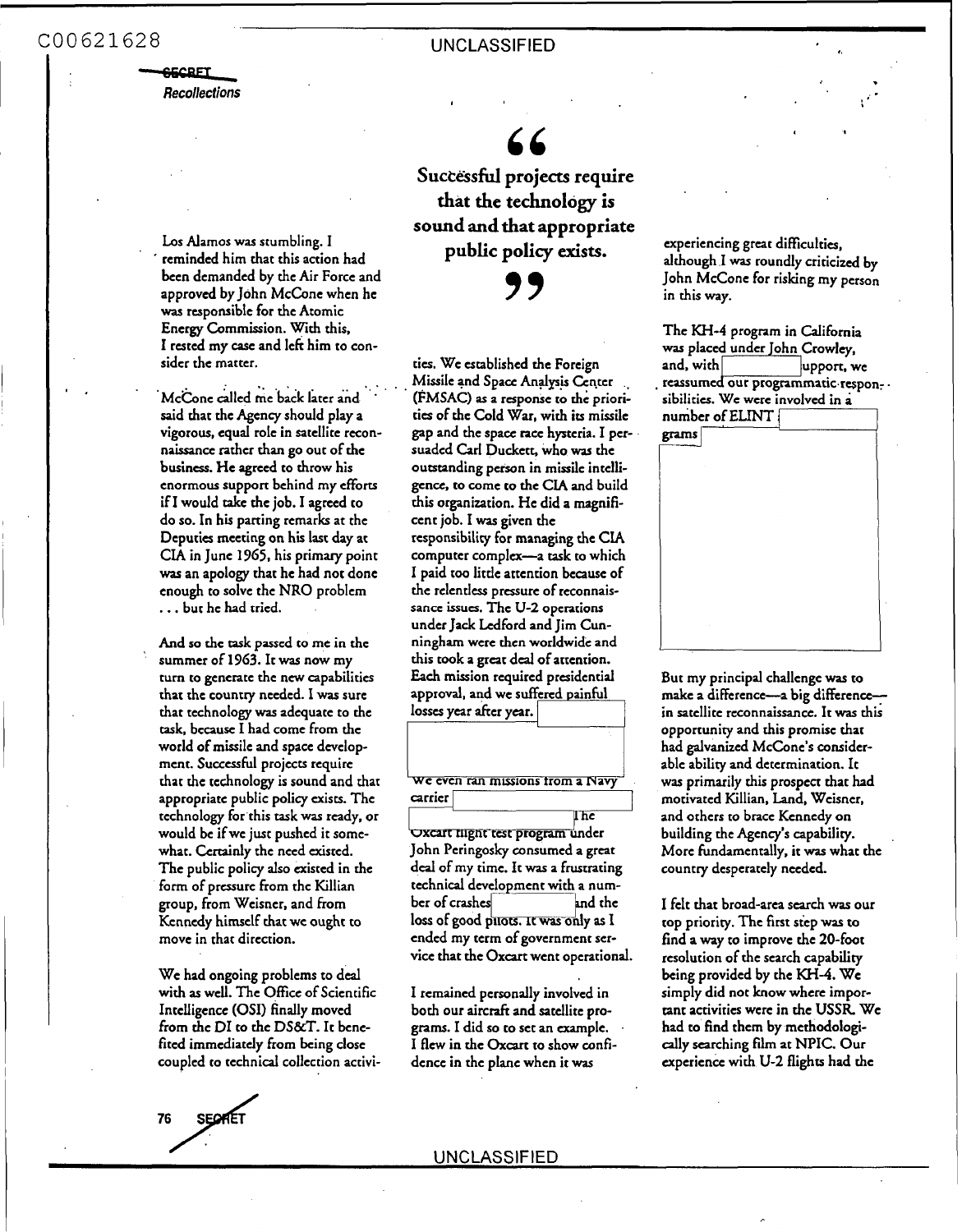**<sup>I</sup>**UNCLASSIFIED COO621628

21628<br> *Recollections*<br> *Recollections* 

**The problem was clear: the**  film-return systems and **orbital constraints on systems then in operation represented a fundamental barrier.** 

*99* 

As I did so often, I reached outside. **the** Agency for technical help. I persuaded Sid Drcll of Stanford to *nke*  'a leave **of** absence. **He** assembled a team of first-class scientists and engineers to determine **the** natunl limits . of KH-4 resolution. **The** group **was**  also asked *to* work with NPIC to

J

need for complete coverage at regular

intervals was driven home.

establish an appropriate resolution goal for a follow-on **search** systerna goal that would make a **red** difference in **our** abiliry to locate and identify **targets** in **the vast** amounts of film provided by **these** broad-arca**sarch** systems. **This** group worked for about four months and concluded that **the** desired resolution **was** well beyond **the** limits to which **the** KH-4 could be pushed by upgrades. They suggested that we begin a new system based on entirely new principles, and this became **the** 



programs. I carefully inquired if they had experienced problems of this sort. **They were** stunned by **the** question and pointed **out** *that* **the** *CIA* **was a joy** to work with precisely because **our**  people did not rry to second *guess*  their technical decisions. Rather **than**  being discouraged **or** intimidated, McCone **was** galvanized by this **&ir**  and threw himself into vigorous sup**po't** of **our** dforts.

This strange event had an unexpected and salutary effect on the program.

system **was** opposed by powerful people in **the** Pentagon, especially **the**  Under **Secretary** of **the Air Force.**  Brockway MacMillan. Years later he would say publicly *that* **this was the**  biggest mistake that he had ever made. **The** development went forward and produced a truly remarkable ability. With it, we could scan the entire<br>Soviet Union was the result of the efforts of Sid Drell, Jack Maxey, John Crowley, Les Dirks, John McMahon, and many **others.** 

Another system grew out of my experience in **the** Cuban missile crisis. In that rapidly developing situation, we needed photographs of Cuba almost **as** soon **as** they **were** taken. The satellites were completely useless because their film capsula had *to* be rccov**cred off** Hawaii, flown to Rochester, New **York,** and then analyzed wecks after **the** orbital passes that covered Cuba. Subsequent Soviet maneuvers in Eastern Europe showed **me** how irrelevant satellite systems were to current intelligence and crisis management. The problem was clear: **the**  film-return systems and orbital constraints on systems then in operation represented a fundamental barrier.

ph<br>
foto<br>
ev<br>
get<br>
The new<br>
N: **The** solution **was** equally **dear.** Wc needed a way to cake pictures in orbit and immediately transmit them by radio waves to **the** ground. Television cameras were doing this *every* minute of **every** day **for** national television net**works,** but not in **Earth** orbit. I called in a young CIA scientist who had been a **Rhodes** Scholar **her** studying physics at **MIT-Les** Dirks. He found a technical solution for which **evety** President has been profoundly grateful. **He was** awarded the \* National Security Medal for this

The new Evans a Security Media for this<br>
SEQRET 77